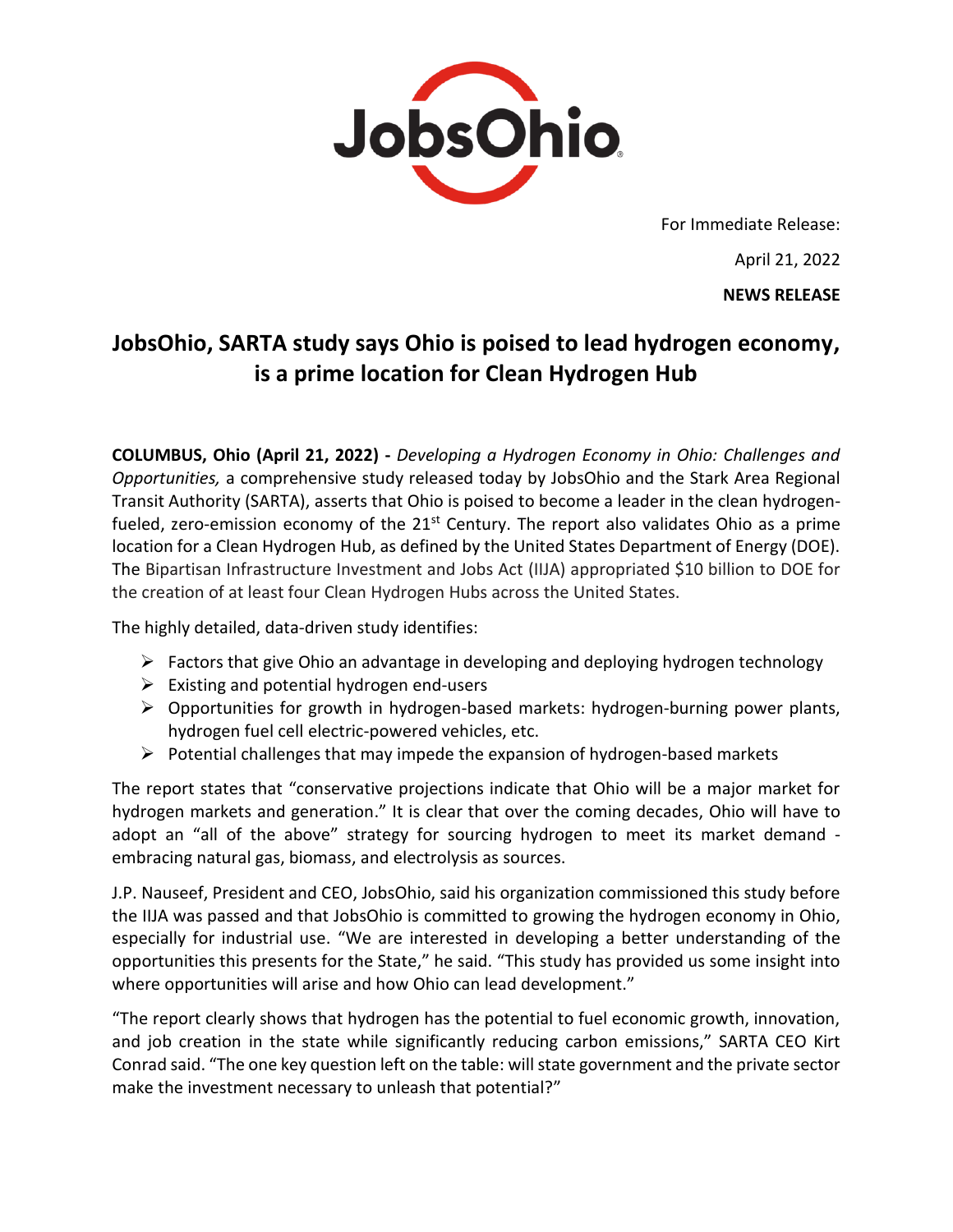

"The study provides clear and convincing evidence that Ohio not only meets but exceeds the criteria established for the hubs in the IIJA," Mr. Nauseef continued. "Ohio has feedstock and end-use diversity, one of the nation's largest supplies of natural gas, and the geology to accommodate hydrogen storage and carbon sequestration. Ohio is also geographically positioned in an area where critical processing, storage, and distribution infrastructure will be developed."

Andrew Thomas, Director of the Energy Policy Center at Cleveland State University and of the Midwest Hydrogen Center of Excellence (MHCoE), was one of the study's authors. He noted that while projecting new markets can be speculative, the MHCoE used rates of growth for hydrogen consumption that have already been experienced in Ohio for the past decade for its forecast. "Based upon past growth, we project nearly 2 million metric tons of hydrogen per year will be consumed in Ohio by 2050 – without any federal or state constraints on carbon emissions. We will need an 'all of the above" strategy for making hydrogen to meet this demand, including both reformation of natural gas and electrolysis of water from nuclear and renewable power."

The Ohio Clean Hydrogen Hub Alliance, a coalition comprised of more than 100 companies, governmental entities, universities, and research institutions, is collaborating with similar entities in the neighboring states to foster the development of an application to the DOE for a regional hydrogen hub in the northern Appalachian region. More information about the Alliance, including a complete membership list, is available at [www.oh2hub.org.](about:blank)

The research was led by Mark Henning and Andrew R. Thomas of the Midwest Hydrogen Center of Excellence and the Energy Policy Center at the Levin College of Urban Affairs, Cleveland State University in Cleveland, Ohio. It is available for viewing and download at [www.oh2hub.org.](about:blank)

### **About JobsOhio:**

**JobsOhio** is a private nonprofit economic development corporation designed to drive job creation and new capital investment in Ohio through business attraction, retention, and expansion. The organization also works to seed talent production in its targeted industries and to attract talent to Ohio through [Find Your Ohio.](about:blank) JobsOhio works with six regional partners across Ohio[: Dayton Development Coalition, Ohio Southeast Economic Development, One](about:blank)  [Columbus,](about:blank) [REDI Cincinnati, Regional Growth Partnership](about:blank) and [Team NEO.](about:blank) Learn more at [www.jobsohio.com.](about:blank) Follow us on [LinkedIn, Twitter](about:blank) and [Facebook.](about:blank)

### **About the stark area regional transit authority (SARTA):**